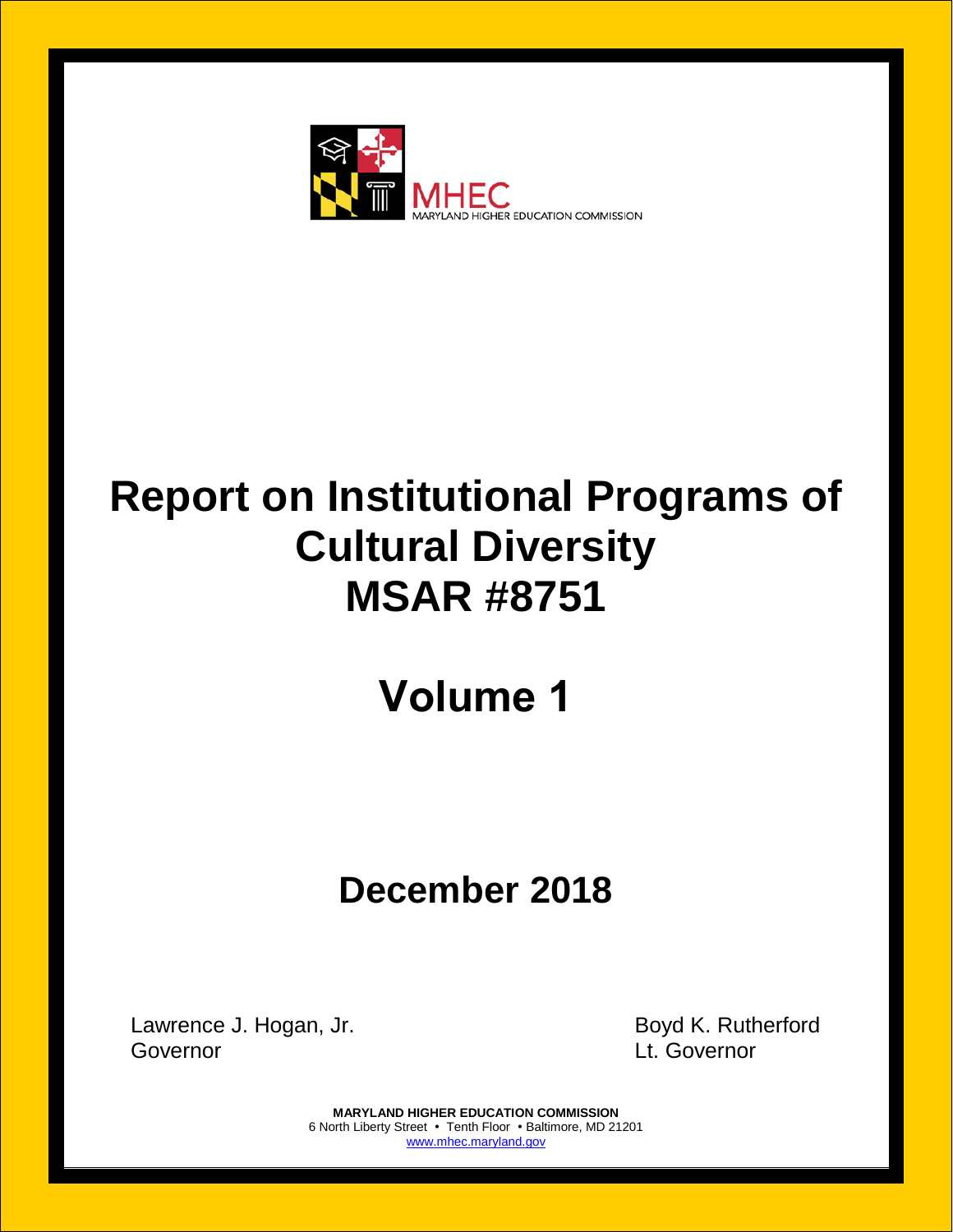## **Maryland Higher Education Commission**

Anwer Hasan, Chairman

Sandra L. Jimenez, Vice-Chair

Vivian S. Boyd

John Holaday

Vera R. Jackson

Russell V. Kelley

Giavanna Tserkis, Student Commissioner

Ian MacFarlane

Donna M. Mitchell

Joel Packer

Rizwan A. Siddiqi

John W. Yaeger

**James D. Fielder, Jr., Ph.D. Secretary**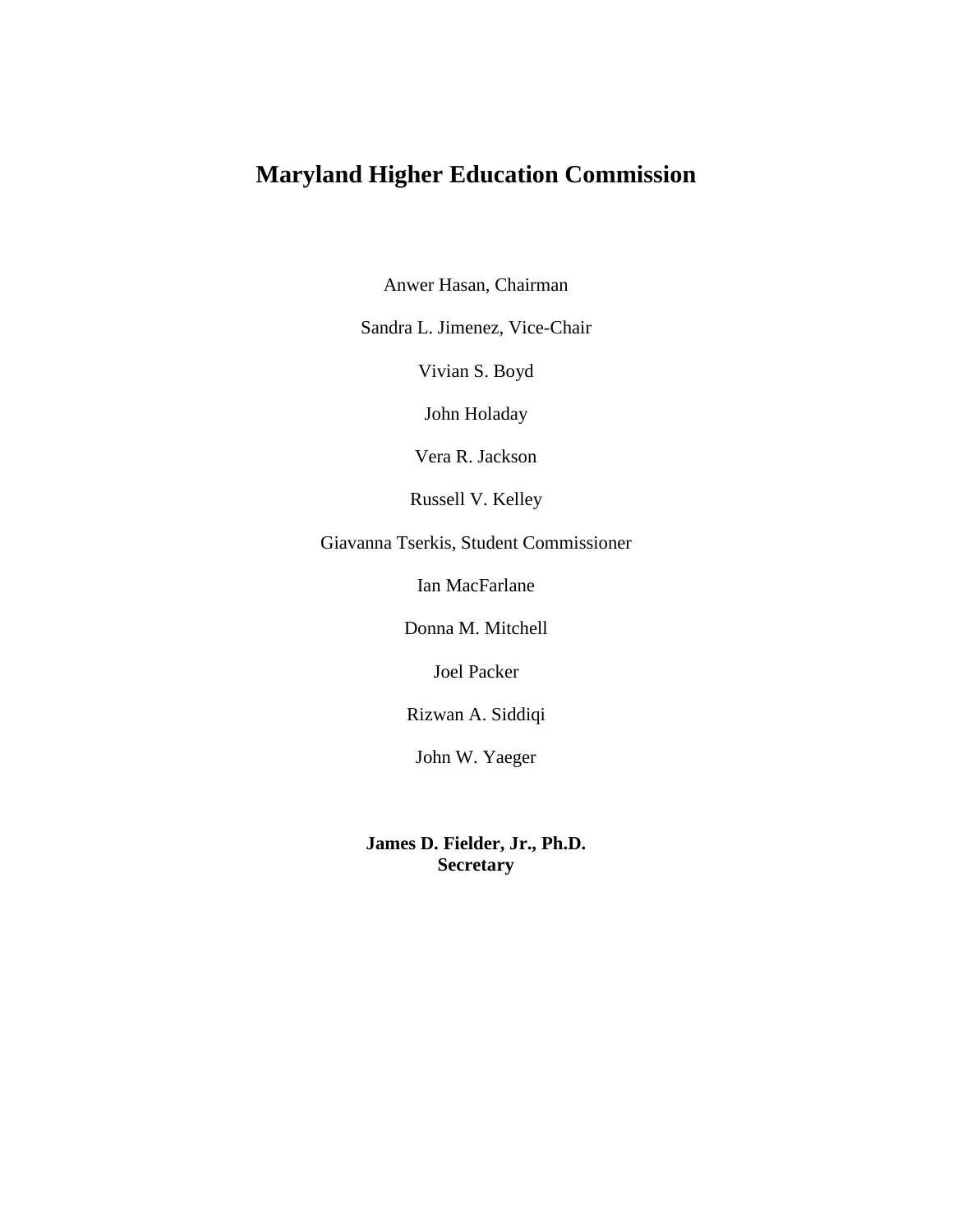### **MSAR # 8751 Report on Institutional Programs of Cultural Diversity 2018**

## **TABLE OF CONTENTS**

#### **VOLUME 1**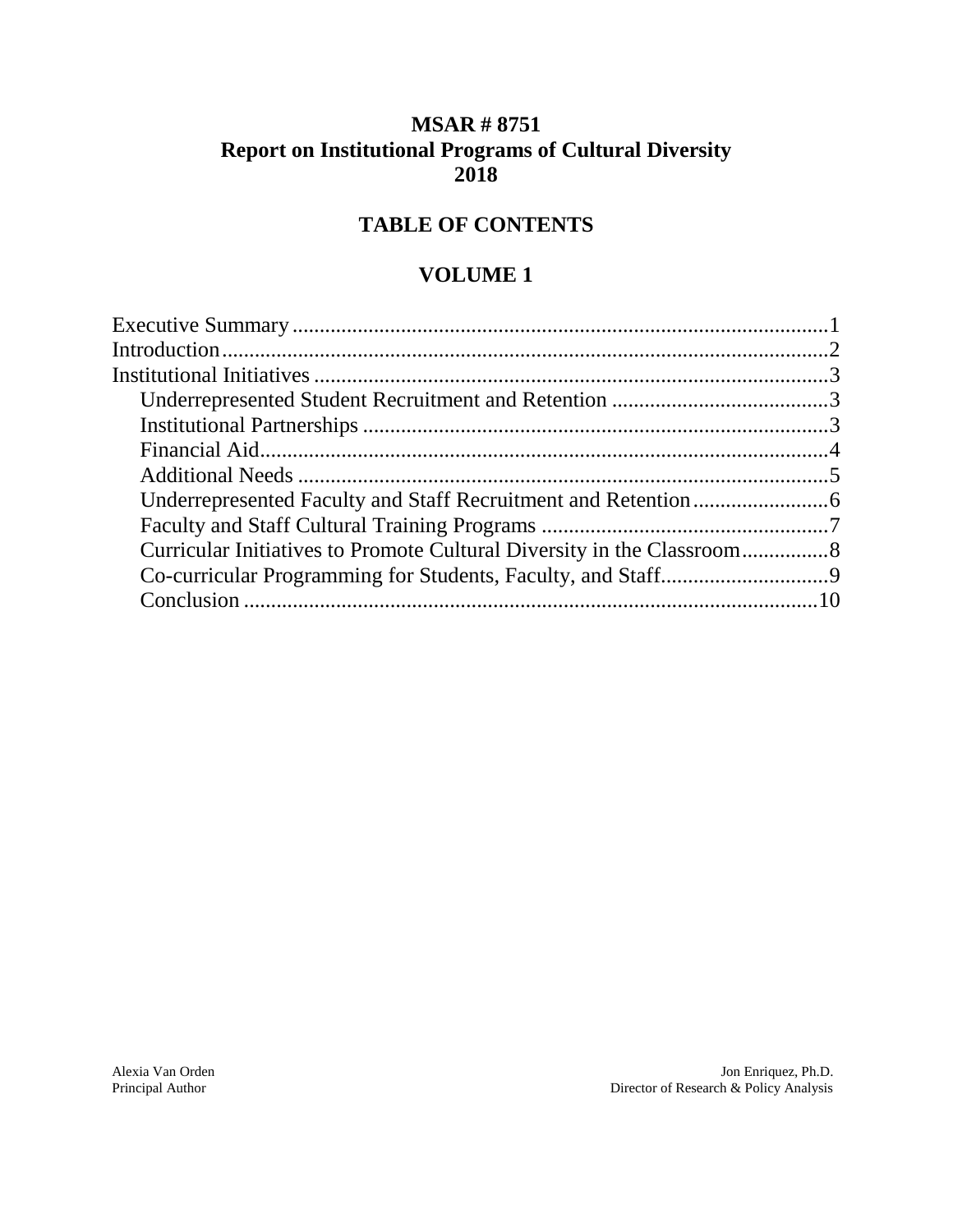| <b>Institutional Submissions</b>                              |  |
|---------------------------------------------------------------|--|
|                                                               |  |
|                                                               |  |
|                                                               |  |
|                                                               |  |
|                                                               |  |
|                                                               |  |
|                                                               |  |
|                                                               |  |
|                                                               |  |
|                                                               |  |
|                                                               |  |
|                                                               |  |
|                                                               |  |
|                                                               |  |
|                                                               |  |
|                                                               |  |
|                                                               |  |
|                                                               |  |
|                                                               |  |
|                                                               |  |
|                                                               |  |
|                                                               |  |
|                                                               |  |
|                                                               |  |
|                                                               |  |
| University of Maryland Center for Environmental Science452    |  |
|                                                               |  |
|                                                               |  |
|                                                               |  |
|                                                               |  |
|                                                               |  |
| Maryland Independent Colleges and Universities Association583 |  |
|                                                               |  |

## **VOLUME 2**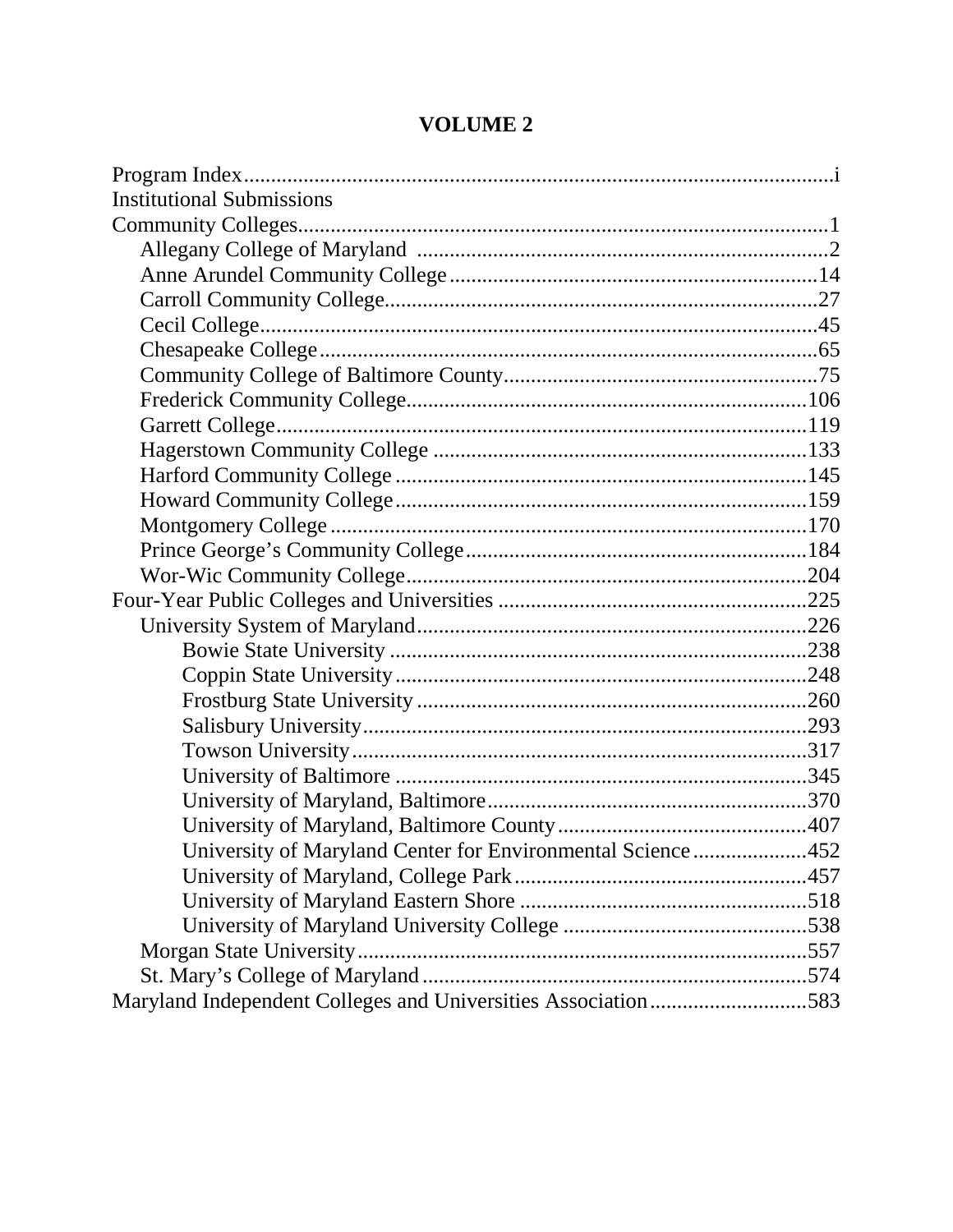#### **2017 Cultural Diversity Report**

#### **EXECUTIVE SUMMARY**

Maryland Education Article §11-406 requires that each public postsecondary institution in Maryland develop and implement a plan for cultural diversity. These plans must include a description of how the institution addresses cultural diversity among its student, faculty, and staff populations; a discussion of how the institution plans to enhance diversity; and a summary of resources needed to recruit and retain a culturally diverse student body. Each institution must submit an annual progress report to the Maryland Higher Education Commission (MHEC) regarding the implementation of its plan. MHEC is required to review these progress reports to monitor compliance with diversity goals established in the State Plan for Higher Education, and to report on institutional compliance. These institutional progress reports are included in Volume II of this report.<sup>[1](#page-4-0)</sup>

In addition, Education Article §10-211 requires that all state-aided independent colleges and universities submit an annual report to the Maryland Independent Colleges and Universities Association (MICUA) describing the institution's programs to "promote and enhance" diversity. Using these reports, MICUA provides MHEC with a report detailing best practices being utilized to enhance cultural diversity at independent colleges and universities.

The 2017-2021 State Plan for Postsecondary Education, *Increasing Student Success with Less Debt*, focuses on improving access to and success in higher education for all students. It also identifies many groups of students as populations that merit special attention when considering issues of access and success in higher education. Most institutional plans address many or all of these populations.

While each institution offers a variety of unique programs designed to increase cultural diversity on their campus, many programs have at least some common elements. Institutions work to recuit diverse student populations through outreach targeting underrepresented students making them aware of both educational opportunities and financial supports that might be available to them. In order to recruit a diverse faculty and staff, they seek to increase the diversity of the candidate pool through conducting outreach to underrepresented populations and supporting the success of minority graduate students to equip them with the credentials necessary to enter into the field of higher education. Retention strategies for both students and faculty and staff have utilized two approaches: providing additional support to underrepresented populations and creating an environment on campus that results in enhanced awareness of cultural diversity, including information and training for faculty, staff, and students.

Maryland's colleges and universities continue to make strides to ensure that diversity is valued and embraced as a fundamental priority in Maryland's postsecondary environment. Throughout the State, Maryland colleges and universities continue to utilize and develop new initiatives to enhance cultural diversity on their campuses.

<span id="page-4-0"></span> $<sup>1</sup>$  All 29 of Maryland's public institutions are currently compliant with the statutory requirement that each college</sup> and university operate a plan for cultural diversity; however, Baltimore City Community College was unable to submit the statutorily-required progress report in time for inclusion in this report.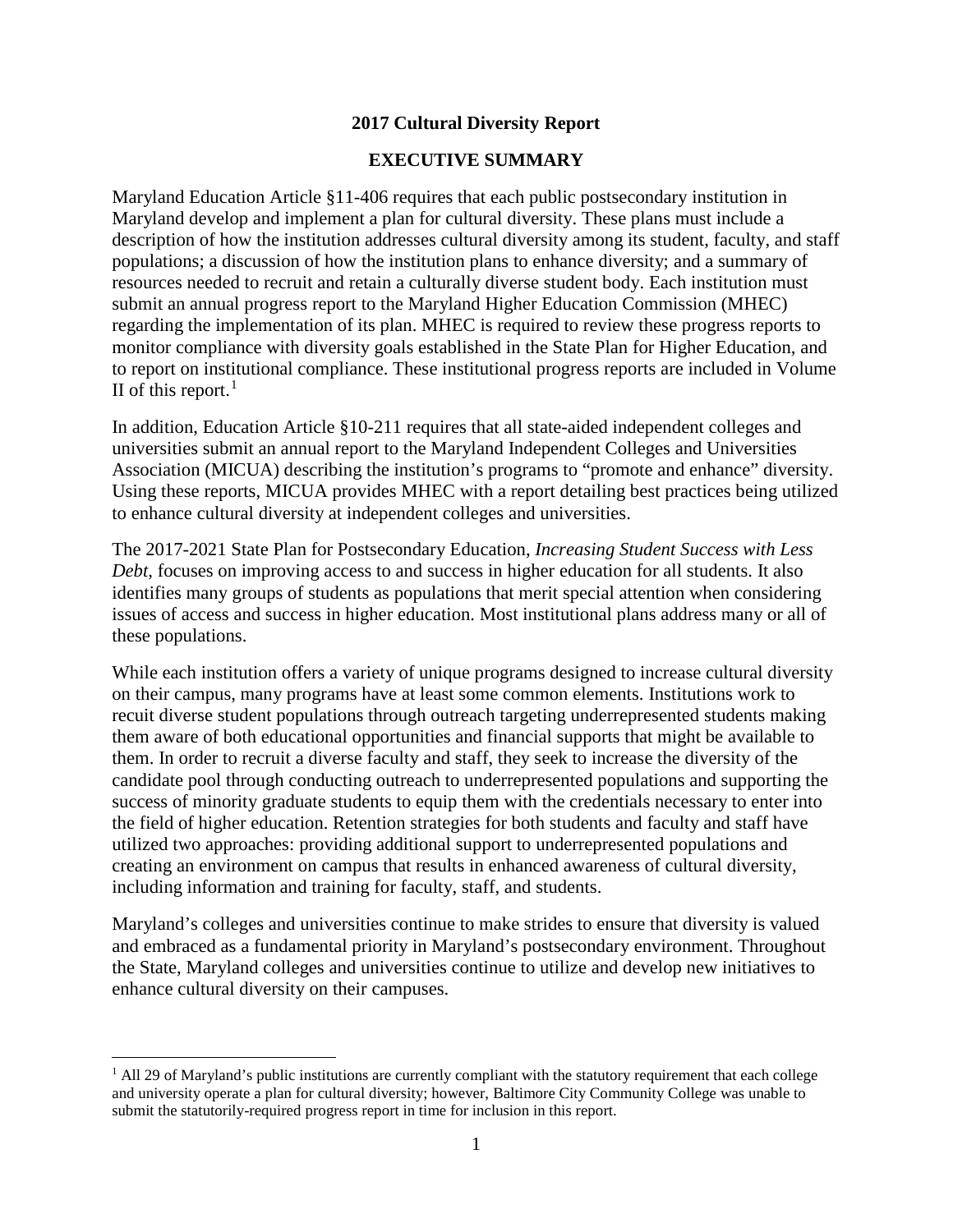#### **INTRODUCTION**

Maryland Education Article §11-406 requires that each public postsecondary institution develop and implement a plan for cultural diversity, including strategies for implementation and a timeline for meeting goals established by the plan. Plans created in accordance with this statute must include:

- (i) A description of the way the institution addresses cultural diversity among its student, faculty, and staff populations;
- (ii) A description of how the institution plans to enhance cultural diversity, if improvement is needed;
- (iii) A process for reporting campus-based hate crimes, as defined under Title 10, Subtitle 3 of the Criminal Law Article and consistent with federal requirements under 20 U.S.C. §1092(f), known as the Jeanne Clery Disclosure of Campus Security Policy and Campus Crime Statistics Act; and
- (iv) A summary of any resources, including State grants, needed by the institution to effectively recruit and retain a culturally diverse student body.

Each year, these diversity plans and a report detailing progress towards implementation are submitted to institutional governing boards for approval. Institutional governing boards submit these progress reports annually to the Maryland Higher Education Commission (MHEC). These reports provide MHEC with a mechanism for monitoring compliance with the diversity goals established in the State Plan for Higher Education. MHEC is required to submit an annual report to the legislature detailing the extent to which institutions are compliant with the diversity goals of the State Plan.

In addition, Education Article §10-211 requires that all state-aided independent colleges and universities submit an annual report to the Maryland Independent Colleges and Universities Association (MICUA) describing the institution's programs to "promote and enhance" diversity. Using these reports, MICUA provides MHEC with a report detailing best practices being utilized to enhance cultural diversity at independent colleges and universities.

The 2017-2021 State Plan for Postsecondary Education, *Increasing Student Success with Less Debt*, focuses on improving access to and success in higher education for all students. It also identifies many groups of students as examples of notable populations when considering access and success in higher education. These student groups include, but are not limited to, racial and ethnic minorities, low-income students, students with low English proficiency, homeless youth, students who are currently in or are aging out of the foster care system, home-schooled students, veterans, and first-generation students. Most institutional plans address many or all of these populations.

This report consists of two volumes. Volume I provides a description of types of programs and initiatives at public and independent institutions, along with brief highlights of each type of program. Volume II contains institutional narratives as submitted to MHEC, presented unedited by Commission staff. These reports include program descriptions, review of plan implementation and progress, and information regarding the institution's process for reporting hate-based crimes in accordance with the Jeanne Clery Disclosure of Campus Security Policy and Campus Crime Statistics Act.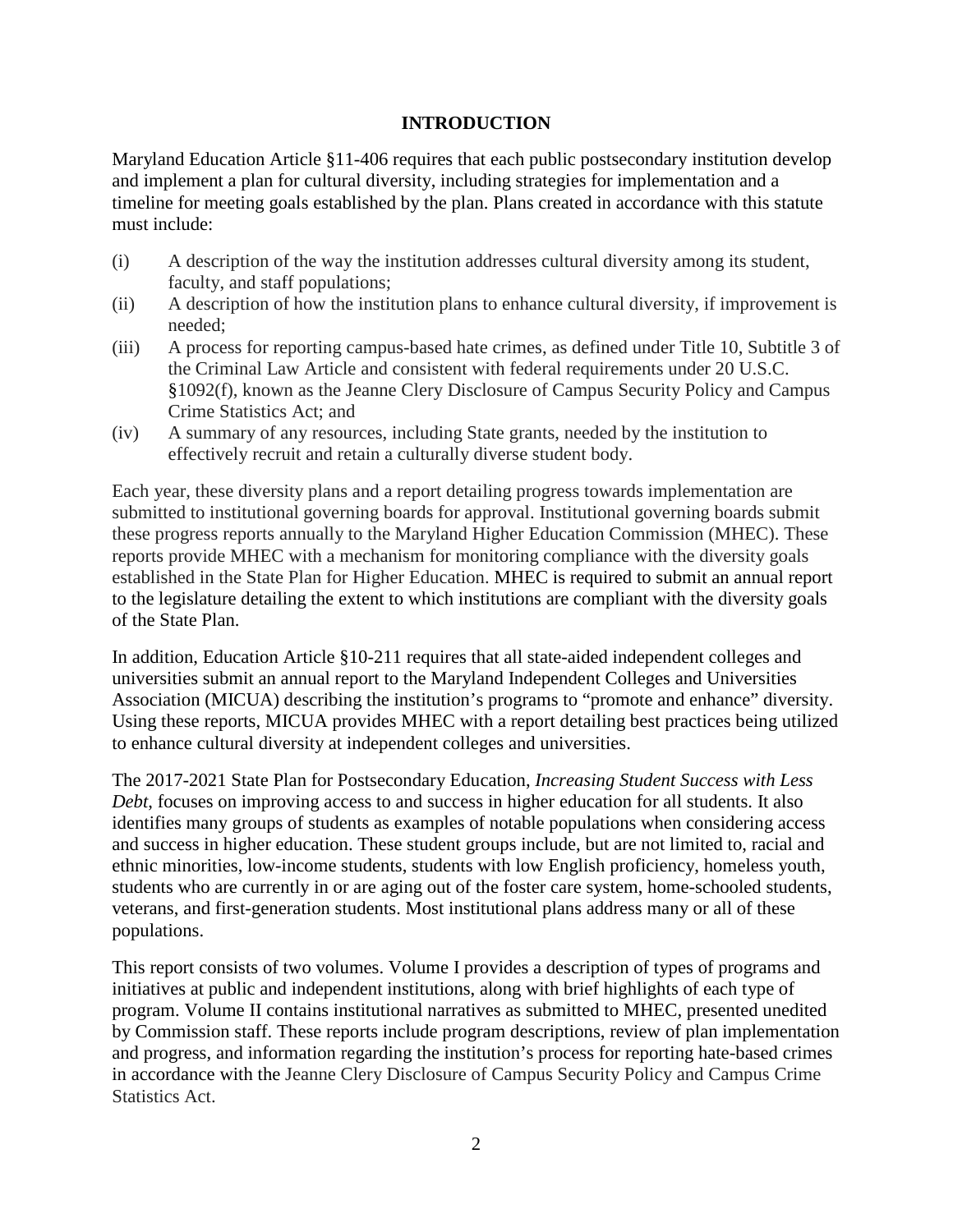#### **INSTITUTIONAL INITIATIVES**

Maryland institutions have developed a wide array of initiatives aimed at increasing cultural diversity. Many programs focus on increasing the numerical representation of students, faculty, and staff of traditionally underrepresented groups through focused recruitment and retention efforts. There are also many programs designed to foster welcoming and inclusive environments for these groups by creating positive interactions and enhancing cultural awareness among faculty, students, and staff.

#### **Underrepresented Student Recruitment and Retention**

Institutions have identified a number of populations underrepresented in higher education. Consistent with the State Plan goal of reducing achievement gaps, public and independent colleges and universities continue to enhance recruiting efforts focusing on reaching these populations. These efforts are generally designed to increase outreach to venues that serve targeted populations, such as schools with a large minority population, churches, and community events. Additionally, a number of community colleges and some four-year institutions offer onsite registration days at local high schools during which students are able to register to attend and take placement exams.

#### *Programs of Note:*

- As many parents have never attended college, Chesapeake College visits elementary schools to increase college awareness and provide skills and future job assessment at an early age.
- Hagerstown Community College operates a College for Kids program to middle school age females to encourage them to pursue education and careers in Science, Technology, Engineering, and Math fields.
- The Office of Admissions at Salisbury University partners with the Office of Multicultural Student Services to hold a multicultural Alliance Day and Reception. This program for prospective students and their families is designed to highlight the diversity that exists at the University and specify the valuable resources that exist for students of varying backgrounds.
- Because large populations of underrepresented students often live in urban environments, many institutions, particularly four-year colleges and universities, target urban high schools in their high school visits.
- The University System of Maryland Baltimore Power, or B-Power, Initiative is designed to encourage and expand dual enrollment at the University of Baltimore (UB) for students from Baltimore City high schools.
- Johns Hopkins University's H.O.M.E. (Hopkins Overnight Multicultural Experience) program is a fly-in program aiming to bring to campus a diverse group of students who otherwise would be unable to see firsthand the academic and co-curricular experiences they might have at the institution.

#### **Institutional Partnerships**

Partnerships among institutions have also served as important mechanisms for reaching out to traditionally underrepresented populations. Many programs focus on increasing student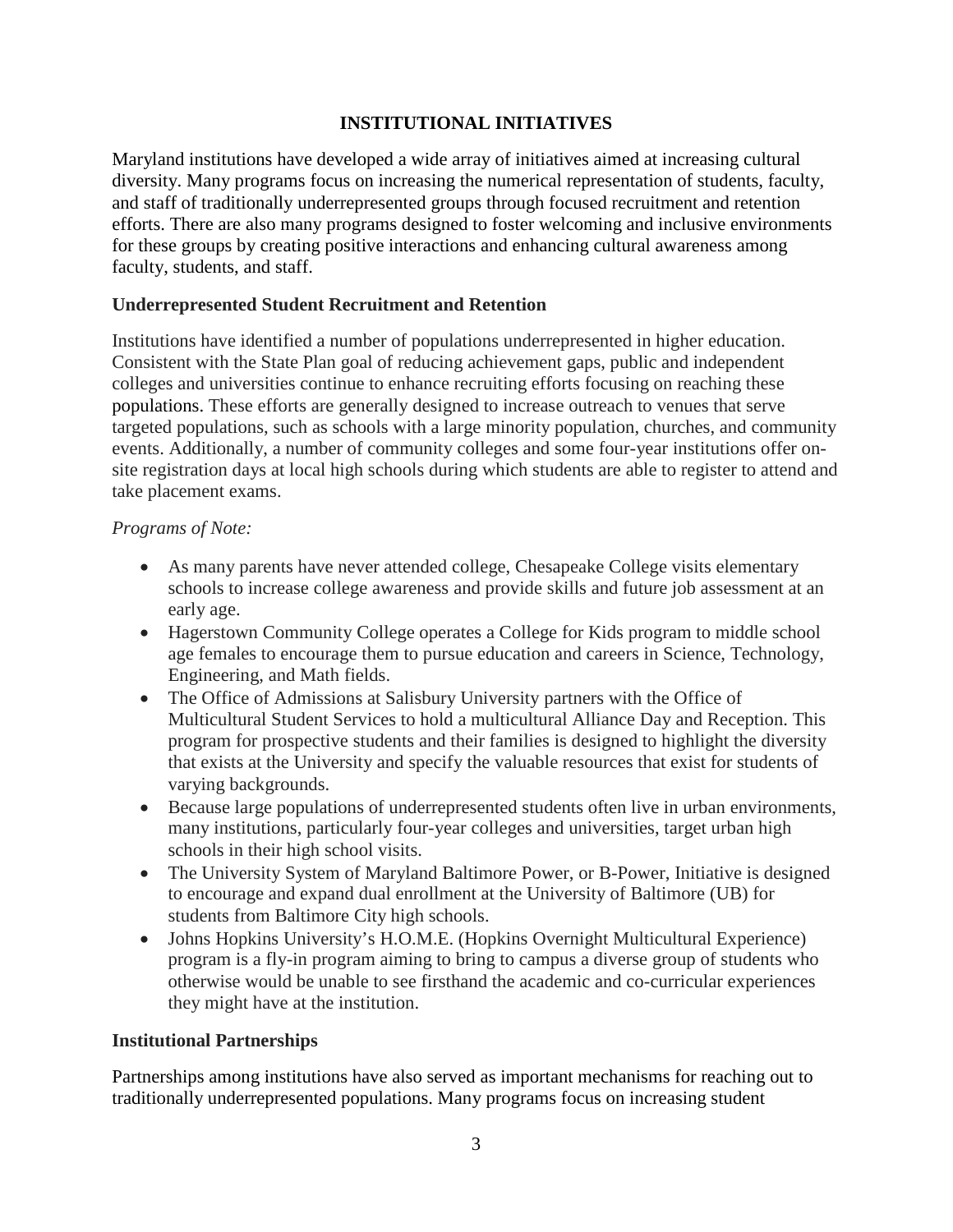preparation for and readiness to succeed in college, particularly at the middle and high school levels. Some four-year colleges and universities have also formed partnerships with two-year institutions to help ease the academic and social transition from one institution to another. Many of Maryland's historically black institutions and traditionally white institutions have partnered to create dual-degree programs, in order to increase underrepresented students' presence on both campuses. There are also a number of programs in place intended to increase representation for underrepresented students at the graduate level.

#### *Programs of Note:*

- Chesapeake College created an ESL afterschool program offered in Caroline and Talbot county schools for immigrant students in their last year of high school to improve their readiness for college.
- Community College of Baltimore County partnered with Baltimore County Public Schools to offer Transition Day, a program that provides students with disabilities with information on making the transition from high school to college.
- Harford Community College joined five other Maryland community colleges, as well as community colleges throughout the country, in becoming an Achieving the Dream campus, an organization which focuses on evidence-based change to help eliminate achievement gaps.
- The University of Maryland, Eastern Shore (UMES) has established honors-to-honors articulation agreements with community college honors programs to increase the representation and success of underrepresented students in the UMES honors program. This program provides students with a number of additional academic and personal supports as well as the opportunity to participate in unique extracurricular opportunities.
- Both two- and four-year colleges and universities continue to develop dual-degree and dual-admission programs, under which students fulfill parts of their degree requirements at multiple institutions.
- A number of institutions offer "Green Zone Training" programs designed to help faculty and staff understand challenges veteran and military students face during their educational pursuits.

#### **Financial Aid**

The growing price of higher education remains a significant concern for underrepresented populations. Financial aid outreach programs conducted at venues with large numbers of underserved populations, particularly in urban areas, serve as important tools in reducing the perception of cost as a barrier to enrollment. Additionally, many institutions offer financial aid programs specifically targeting underserved populations.

#### *Programs of Note:*

• In Spring 2018, Carroll Community College announced the Carroll Promise program to provide a bridge for students prior to the 2019 launch of the State's free community college programthe Maryland College Promise. The Carroll Community College Foundation funds this last-dollar program for local high school graduates who meet GPA and income requirements.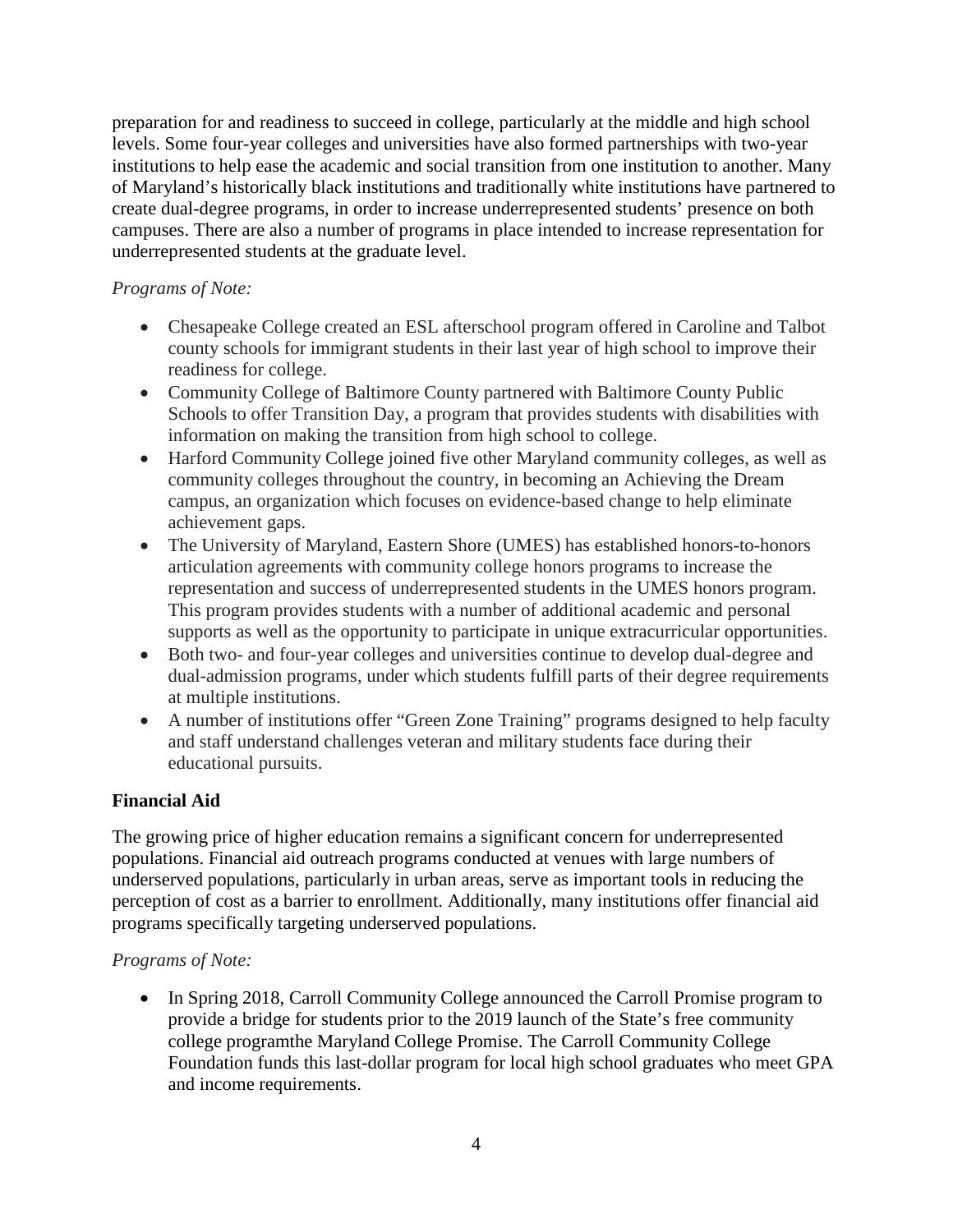- University of Maryland, Baltimore County (UMBC) awards Superintendent's/CEO Awards to selected students from both ethnic and socio-economically underrepresented populations who attend schools in Baltimore City and Prince George's County.
- The George's Brigade Scholars program at Washington College targets students who otherwise would be unable to afford to attend a private institution. In addition to other support programs, the Brigade Scholars are provided funding for the full amount of financial need.
- The 13 members of the Maryland Independent Colleges and Universities Association continue to operate the Guaranteed Access Partnership Program, which provides students who qualify for the State Guaranteed Access grant with matching funds.

#### **Additional Needs**

In addition to those programs designed to reduce cost as a barrier to enrollment and success in higher education, there are a number of programs designed to support success of students from underrepresented groups both academically and socially. For example, while nearly all institutions have historically operated academic support programs offering supplemental tutoring assistance to specific groups of students, in recent years many institutions have formed or expanded partnerships with local community organizations to provide food banks for students who may be homeless or food-insecure.

#### *Programs of Note:*

- Montgomery College's Refugee Training Center provides a number of services to recently-arrived immigrants, focusing on issues such as language attainment, cultural norms, independent living, and career development.
- The Summer Academic Success Academy at Coppin State University is a six-week residential program that provides at-risk students with the opportunity to earn college credits during the summer prior to matriculation while also equipping them with social and academic skills needed for success in college.
- UMBC has a Trans Support Group for students who identify as transgender, genderqueer, gender fluid, non-binary, bi-gender, and those questioning their gender identity. This group is intended to provide support from peers and explore issues related to gender identity.
- St. Mary's College of Maryland established the First-Generation Student Initiative, providing students who are first in their families to attend college with a peer support group.
- The Capitol Institute for Student Success at Capitol Technology University affords students it has identified as most at-risk the opportunity to take developmental math and English courses prior to the beginning of their first semester.
- The Mount Cares Committee at Mount St. Mary's University brings together representatives from a variety of departments across the institution to ascertain students who have been identified as at-risk by faculty or other staff members. Representatives from the Committee reach out to those students to refer them to additional resources that may support their success.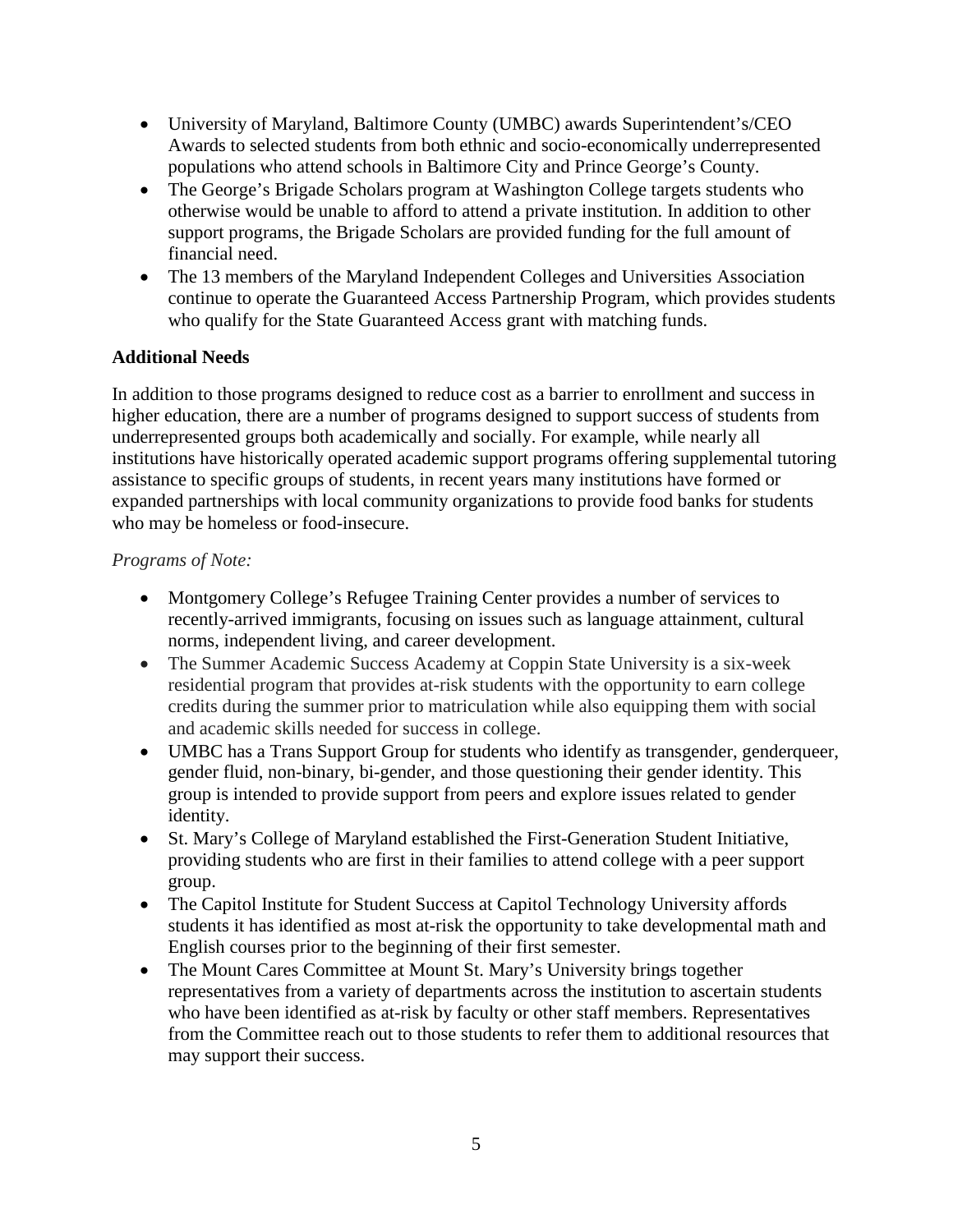#### **Underrepresented Faculty and Staff Recruitment and Retention**

Historically, one contributing factor that has limited the pool of minority faculty and staff members at Maryland colleges and universities is a lack of individuals possessing the credentials required to work in higher education. In an attempt to address this problem, institutions have created partnerships and programs specifically focusing on increasing the number of individuals from underrepresented populations who might be eligible to serve as faculty or staff members at a college or university. Some of these programs operate at the undergraduate level, designed to increase student preparation for graduate education. Many programs also incorporate additional academic and social support for students once they have entered into their graduate studies. Common elements among both types of programs include enhanced advising, mentoring, and supplemental training for minority students.

In addition to increasing the number of individuals from underrepresented populations who have the credentials needed to enter into the professoriate, it is also critical to enhance the recruitment process to increase minority representation. Institutions advertise job openings in a number of venues that attract large numbers of members from underrepresented groups. There are a number of publications focusing on diversity within higher education, such as *Insight into Diversity*, *Diverse Issues in Higher Education*, *Minority Update*, *Journal of Blacks in Higher Education*, and *Hispanics in Higher Education*. Additionally, a number of academic organizations focus on increasing the representation and professional success of minority groups within academic specialties or the professoriate in general, such as the National Society of Black Engineers and the American Association of Hispanics in Higher Education, to which institutions conduct outreach regarding faculty positions. In addition to increasing inclusivity among the applicant pool through targeted recruiting, institutions also provide supplemental training to faculty and staff serving on search and hiring committees to ensure that members follow federal and institutional equal employment opportunity guidelines.

#### *Programs of Note:*

- Carroll Community College, located in a county with few underrepresented minorities, utilizes Skype interviews for distance candidates to increase the pool of potential candidates.
- The Meyerhoff Graduate Fellows Program at UMBC is supported via a National Institutes of Health grant to promote the number of underrepresented minorities in leadership positions in STEM research, academia, and industry. This program focuses on recruitment and retention by providing academic, research, and postgraduate support.
- Several four-year institutions utilize the REGISTRY, a national database of diverse candidates seeking to transfer from another higher education institution, when recruiting for new faculty and staff positions.
- Salisbury University participated in a grant-writing team for a National Science Foundation grant that would provide funding to host two underrepresented minority postdoctoral students in positions that would convert to tenure track upon completion.
- Johns Hopkins University, Morgan State University, UMBC, and UMCP received grant funding to form the PROMISE Engineering Institute, designed to accelerate career preparation for graduate students and postdoctorates in engineering programs to assist with eligibilty for tenure-track positions.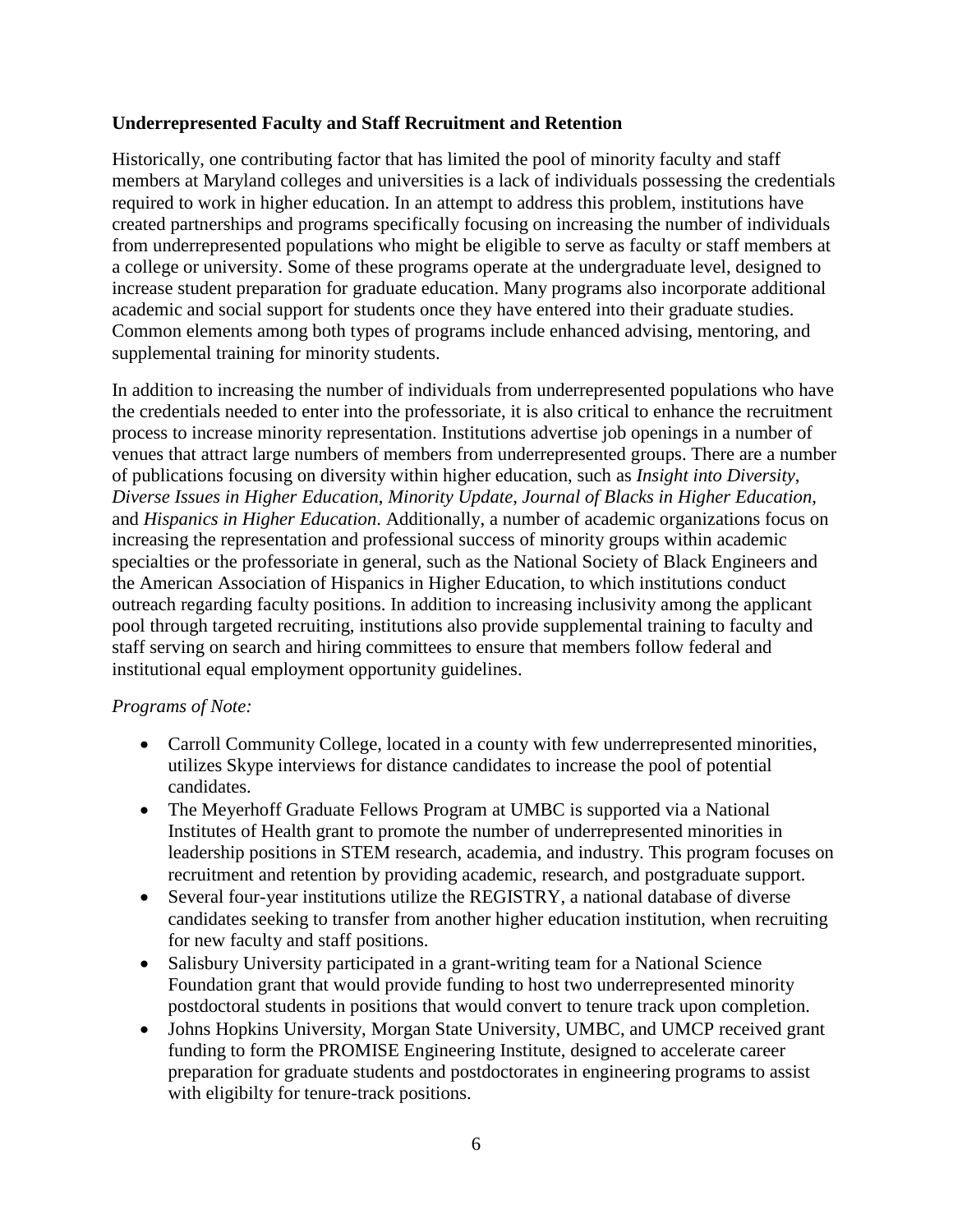Institutions do not solely focus on increasing diversity among faculty and staff through the recruitment and hiring processes. A number of institutions also operate initiatives focused on faculty and staff retention to ensure continued diversity. Many institutions have programs that include mentoring of new faculty and staff members to assist with the transition into the university community and increase professional success. Additionally, many professional development opportunities are provided that allow new faculty and staff members to pursue topics of special interest while further increasing their engagement with the broader university community.

#### *Programs of Note:*

- All academic departments within the College of Natural and Mathematical Sciences and the College of Engineering and Information Technology at UMBC have departmental diversity plans that address the challenges of recruitment and track overall faculty composition as well as retention and promotion activities.
- University of Maryland, University College created the SPARKS internship program, which provides staff the opportunity to temporarily rotate to another department within the institution. The program is intended to both provide staff with the opportunity to engage with and gain an understanding of other departments and to provide increased chances for professional and career development.
- Three institutions (Towson University, University of Maryland, Baltimore, and UMBC) are members of the National Center for Faculty Development and Diversity, which focuses on professional development, mentoring, and enhancing diversity for graduate students, postdoctorates, and faculty.
- Frostburg State University operates an Annual Development and Leadership Series program, designed to provide management training that will assist in employee retention and promotion.
- The University of Maryland, Baltimore provides career development consultations, computer classes, and internal professional internships to employees whose positions typically have few to no advancement opportunities or make a wage equal to the living wage. These consultations are intended to improve the career options for qualifying employees.

#### **Faculty and Staff Cultural Training Programs**

Diversity and inclusion programs are a critical component of training and professional development for faculty and staff members. At the time of hiring, all employees are required to complete training regarding issues such as equal employment practices, diversity within the campus community, and the importance of creating a diverse and welcoming environment for all students, faculty, and staff. In accordance with the State Plan goal of increasing access and success for students of all populations, the critical role that diversity plays in enhancing student success is highlighted. Additionally, a number of institutions provide substantial professional development opportunities for faculty interested in incorporating diversity issues within the classroom and curriculum.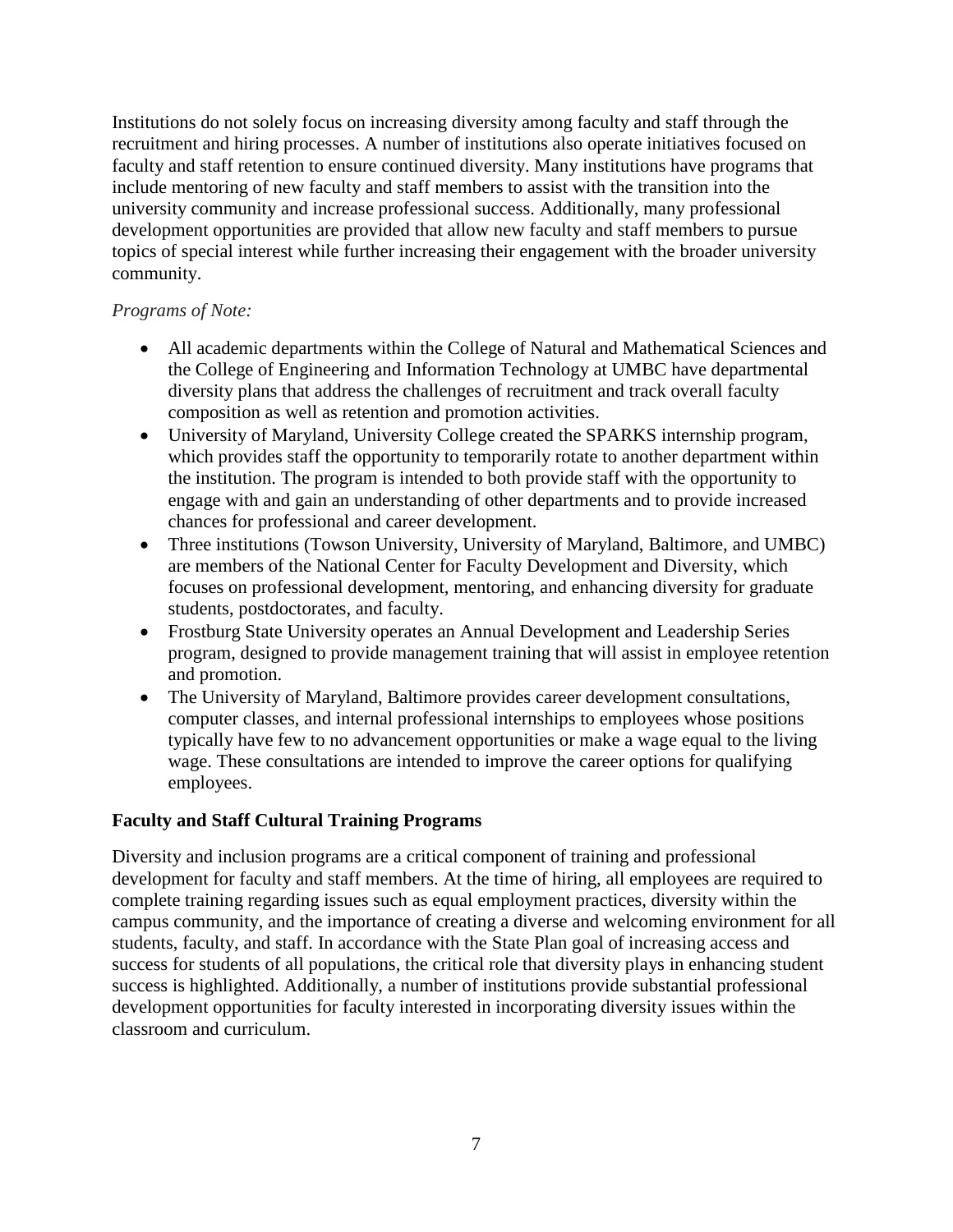#### *Programs of Note:*

- Carroll Community College created the Intercultural Teaching and Learning Fellows program for selected faculty and Student Affairs staff to provide them the opportunity to both attend regional and local conferences and participate in focused on-campus sessions.
- Community College of Baltimore County hosts a Culturally Responsive Teaching Conference that draws K-12 and college educators from the CCBC campus and across the country.
- Howard Community College developed a diversity working guide for faculty and staff that focuses on issues of cultural sensitivity, including privilege, gender and racial equity, microaggression, and social justice.
- UMB hosts a workshop on Advancing Language Diversity in the Classroom to faculty across all seven of its professional schools.
- Towson University has a Diversity Faculty Fellows program designed to provide faculty members with the skills needed to incorporate diversity in the curriculum, improve social dynamics within the classroom, and develop strategies for enhancing a culture of inclusiveness with the campus community.
- The Center for Excellence in Teaching and Learning at Morgan State University hosts a training institute with several modules for faculty and graduate teaching assistants on integrating active learning into courses with large section enrollments, of which three modules specifically focused on issues of diversity and equity.

#### **Initiatives to Promote Cultural Diversity in the Classroom**

All institutions include some form of cultural diversity studies within their general education requirements. At some institutions, this includes a course utilizing interdisciplinary approaches to focus specifically on concepts of diversity. At other institutions, students have the opportunity to complete coursework in subject areas – such as sociology, anthropology, or history – that incorporate cultural diversity into the curriculum. Similar to general education requirements, programs preparing students for fields requiring certification and licensure, such as health programs, are often required to include courses focusing on working with diverse populations within a practical setting. Many of these programs offer additional coursework beyond the requirements for professional certification and licensure. Additionally, there are a number of academic programs that utilize a similar interdisciplinary approach to explore topics related to diversity. Many institutions offer majors, minors, or other programs in fields such as social or cultural studies.

#### *Programs of Note:*

- The Cultural Diversity Committee at Harford Community College identifies diversity topics and concepts relating to one particular country each year that faculty can incorporate into their coursework. For the 2017-2018 academic year, the country of focus was Syria. Concepts included topics such as Islamophobia in America, immigration, and the refugee crisis.
- The University of Baltimore School of Law's Human Trafficking Prevention Project is a clinical law program designed to provide post-conviction legal services to survivors facing legal consequences from their involvemnent.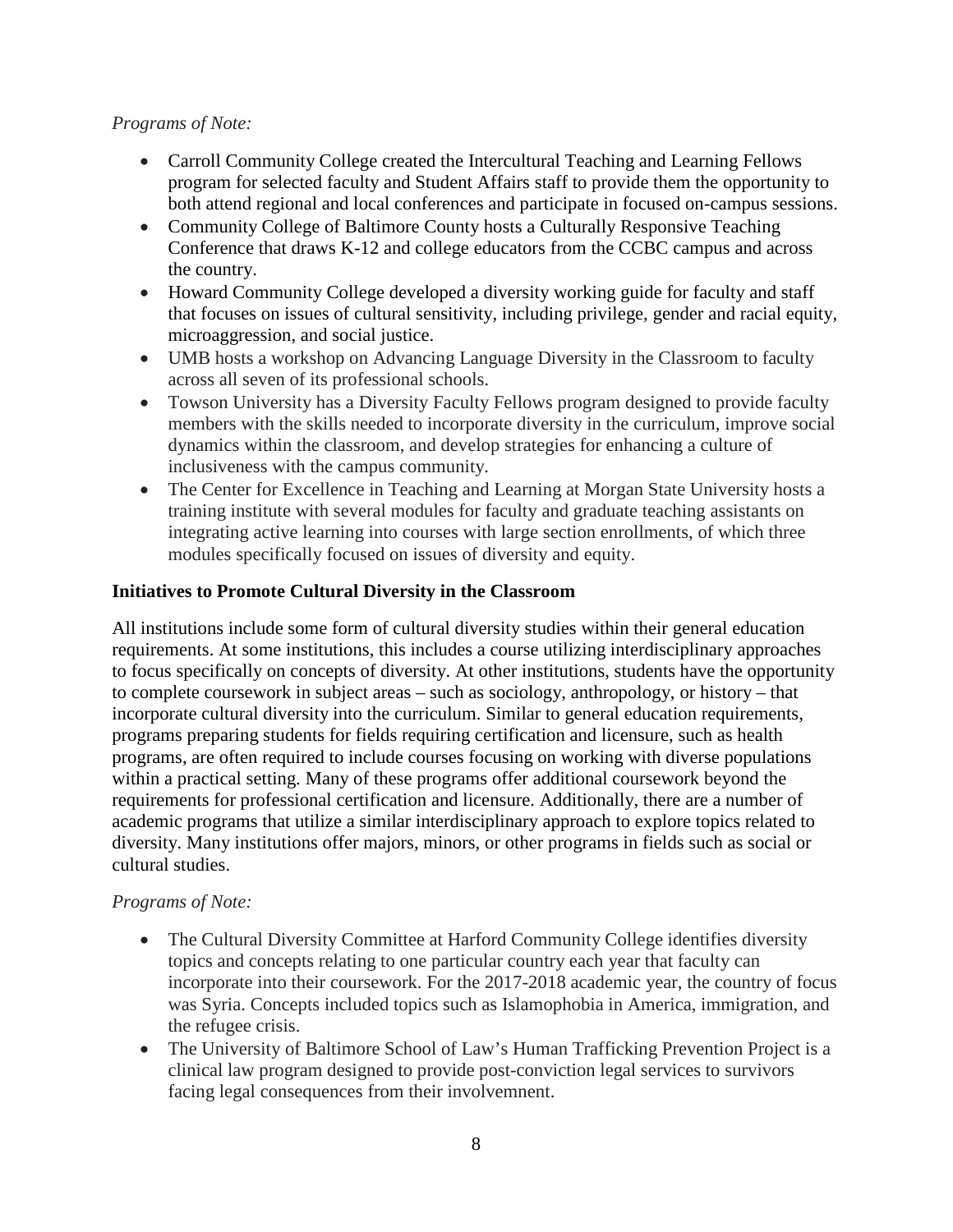- The Social Justice Workgroup at St. Mary's College of Maryland developed learning outcomes that would be required of courses to satisfy a potential social justice general education course requirement.
- Goucher College instituted a new curriculum incorporating a "Race, Power, and Perspectives" requirement within its general education program.

Study abroad has been shown to provide a wealth of benefits to not only the participant through immersion in another culture, but also the broader community. This, along with increasing globalization, has led to institutions increasing their emphasis on study abroad as a vehicle for exposing students to diverse worldviews. Institutions provide study abroad opportunities in a wide variety of ways. Some offer institution-specific programs, such as operating through campuses abroad or facilitating trips led by faculty and staff. These typically are short-term opportunities designed for students who would be unable to fulfill longer-term study abroad programs due to curricular requirements, finances, or personal reasons. Additionally, institutions have worked to increase international student representation as another method of promoting cultural diversity on their campuses.

- UMES held an international service learning showcase that focused on both service and study abroad opportunities. The showcase was led by students who had previously participated in programs abroad.
- With the goal of bringing additional international students to campus, Frostburg State University has developed cooperative degree programs with several overseas institutions. Through these programs, students will earn degrees from both Frostburg and the partnering institution.
- Salisbury University's Community Health, Social Work, and Nursing programs collaborated to create a global health seminar that included a study abroad trip to South Africa. This trip was intended to focus on issues such as the impact of cultural, socioeconomic, and political forces on health.
- University of Maryland, Baltimore (UMB) is creating a formal International Exchange program to connect UMB students to meaningful opportunities abroad and provide a fellowship program for international students to study in the USA.

#### **Co-curricular Programming for Students, Faculty, and Staff**

Co-curricular programming plays a significant role in highlighting diversity issues to students, faculty, staff, and the surrounding community. This programming takes a number of different forms. Many institutions offer speaker series, forums, or film festivals which are focused on a common theme but which examine various pertinent issues through different lenses over time.

A number of programs also provide the campus community with the opportunity to educate about and celebrate aspects of a specific culture. These frequently fall within the days and months designated nationally or internationally to acknowledge the contributions of a particular heritage, such as Black History Month or Hispanic Heritage Month. There are also a number of activities that take place surrounding events which highlight ongoing issues on topics related to diversity, such as International Women's Day or World AIDS Day. However, there are many other programs held throughout the year that do not fall into one of these categories.